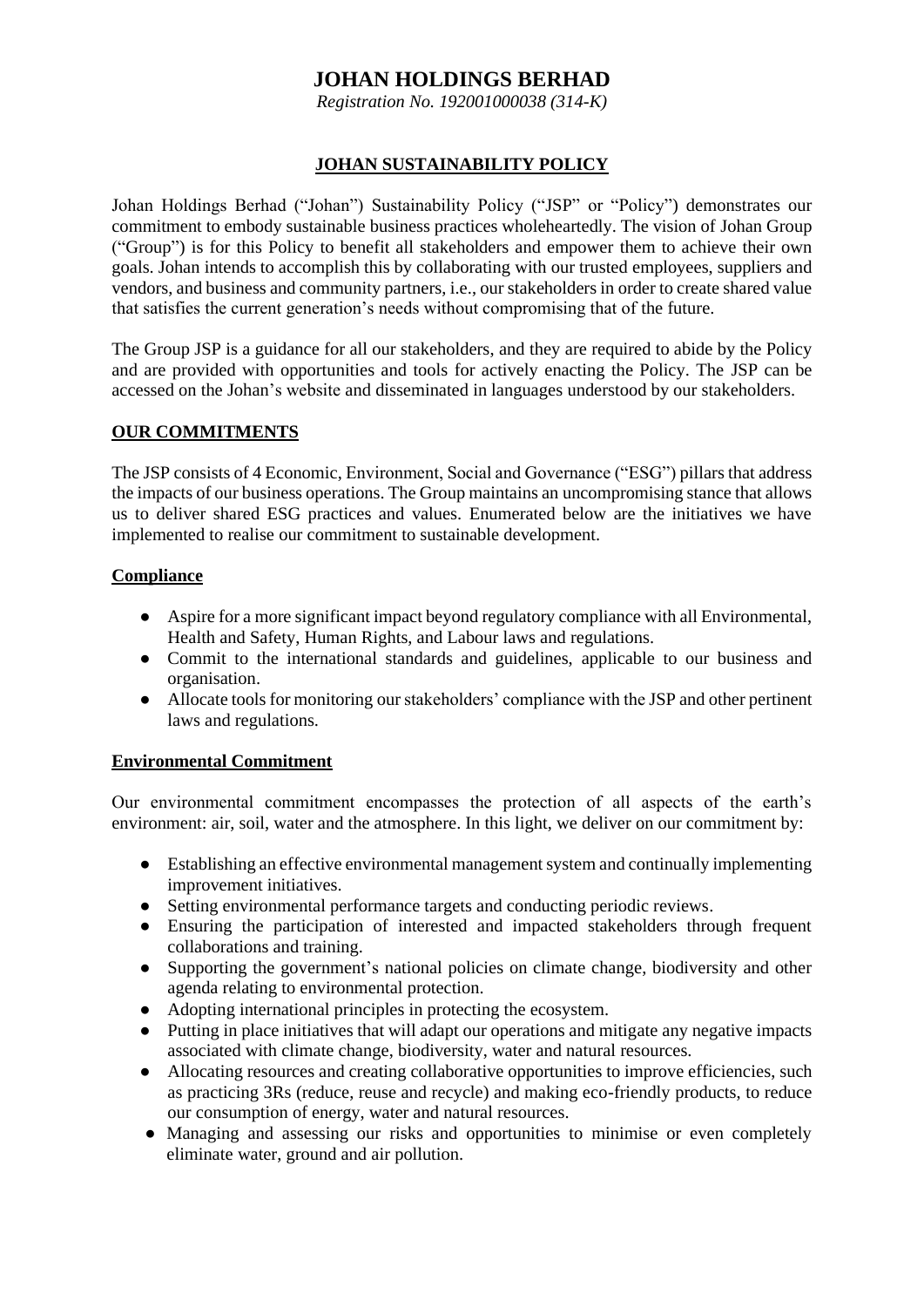# **JOHAN HOLDINGS BERHAD**

*Registration No. 192001000038 (314-K)* JOHAN SUSTAINABILITY POLICY

# **Social Commitments**

Our operations are conducted in a manner that is consistent with the international best sustainability practices. In this regard, we proactively engage with and support our stakeholders. We harness our strengths and resources for the benefit of our employees, customers, supply chain and the community. We intend to accomplish this by:

# **Human Rights, Inclusion and Diversity:**

- Preventing and disallowing all practices of child labour, forced labour or modern slavery, excessive working hours, bullying or sexual and power harassment.
- Not tolerating any form of discrimination and respecting everyone's diversity in race, religion, gender, age, disabilities, nationality and ethnicity.
- Supporting freedom of association and the right to collective bargaining.
- Supporting equal opportunity and equal work as well as applying merit-based employment, skills development and promotion.
- Engaging with the stakeholders regarding human rights issues.
- Inculcating awareness and providing training to employees, business partners and the community.
- Establishing risk assessment on human rights impacts on an on-going basis, as part of business processes.

# **Health and Safety ("H&S")**

Our highest priority is the health and safety of our workforce, business partners and the communities where we operate. We demonstrate this commitment through the following initiatives:

- Performing a sound and sufficient assessment of risks and opportunities to prevent workrelated injuries and ill health amongst our workers, including current and future operations, new facilities and equipment.
- Setting performance targets against the national standards and establishing a framework to achieve occupational H&S objectives.
- Eliminating hazards and reducing occupational H&S risks to inculcate a safe and healthy work culture.
- Implementing a H&S management system and other programmes to ensure the continual improvement of work practices.
- Ensuring the participation of stakeholders through frequent consultations and monitoring tools.

# **Community**

Our operations play a crucial part in the economic development and in raising the quality of life of the community. As community partners, we foster meaningful long-term relationships that respect diversity and create lasting benefits through the following:

- Prioritising local sourcing and hiring
- Designing programmes that will improve the quality of life of the communities
- Creating a framework that will facilitate employee engagement with the communities